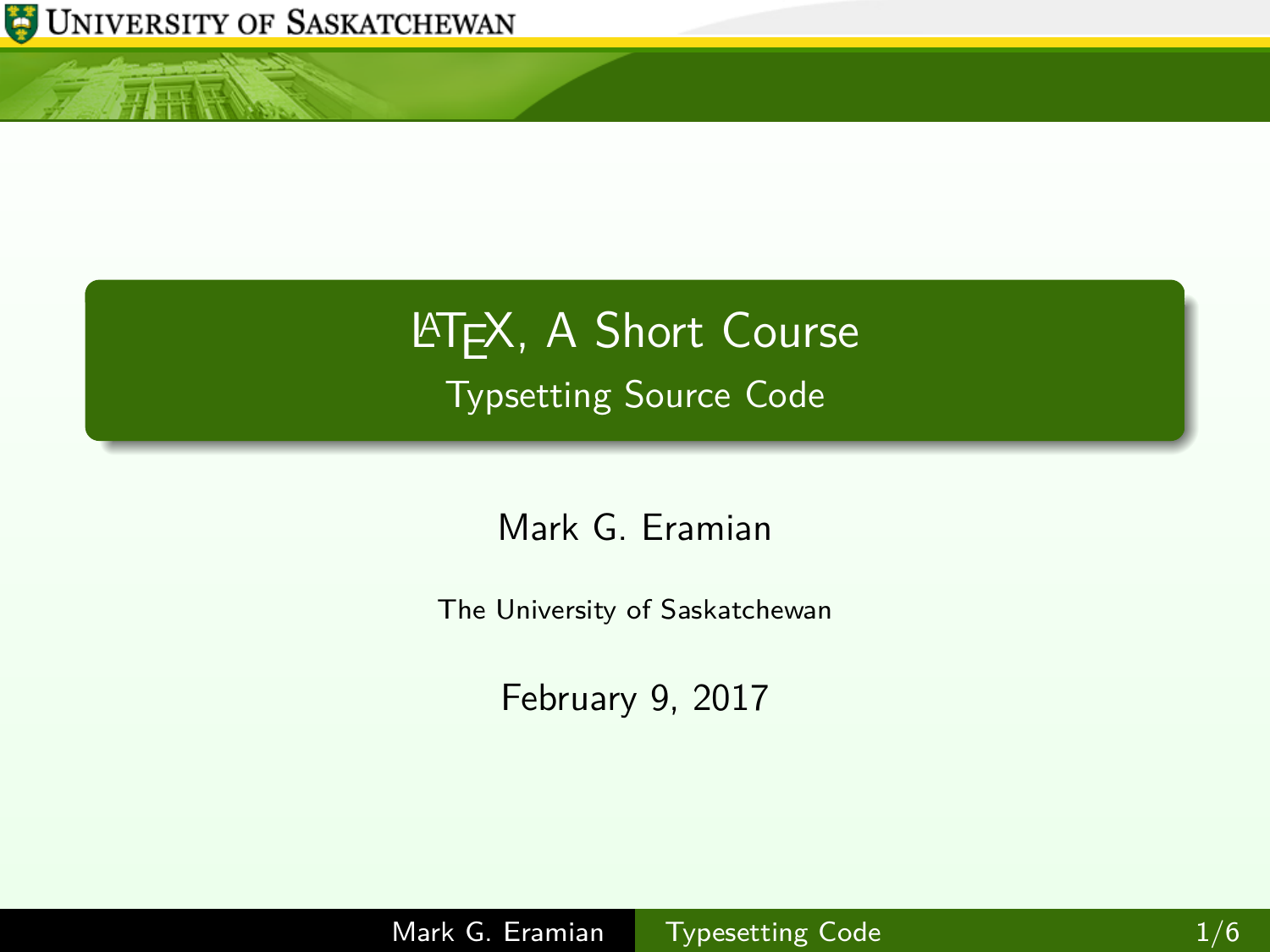

 $\sqrt{1+|{\bf k}|}$ 

## **Typesetting Source Code**

- Typesetting source code in LAT<sub>EX</sub> is handled brilliantly by the listings package.
- Most basic usage is to paste the code inside of the lstlisting environment.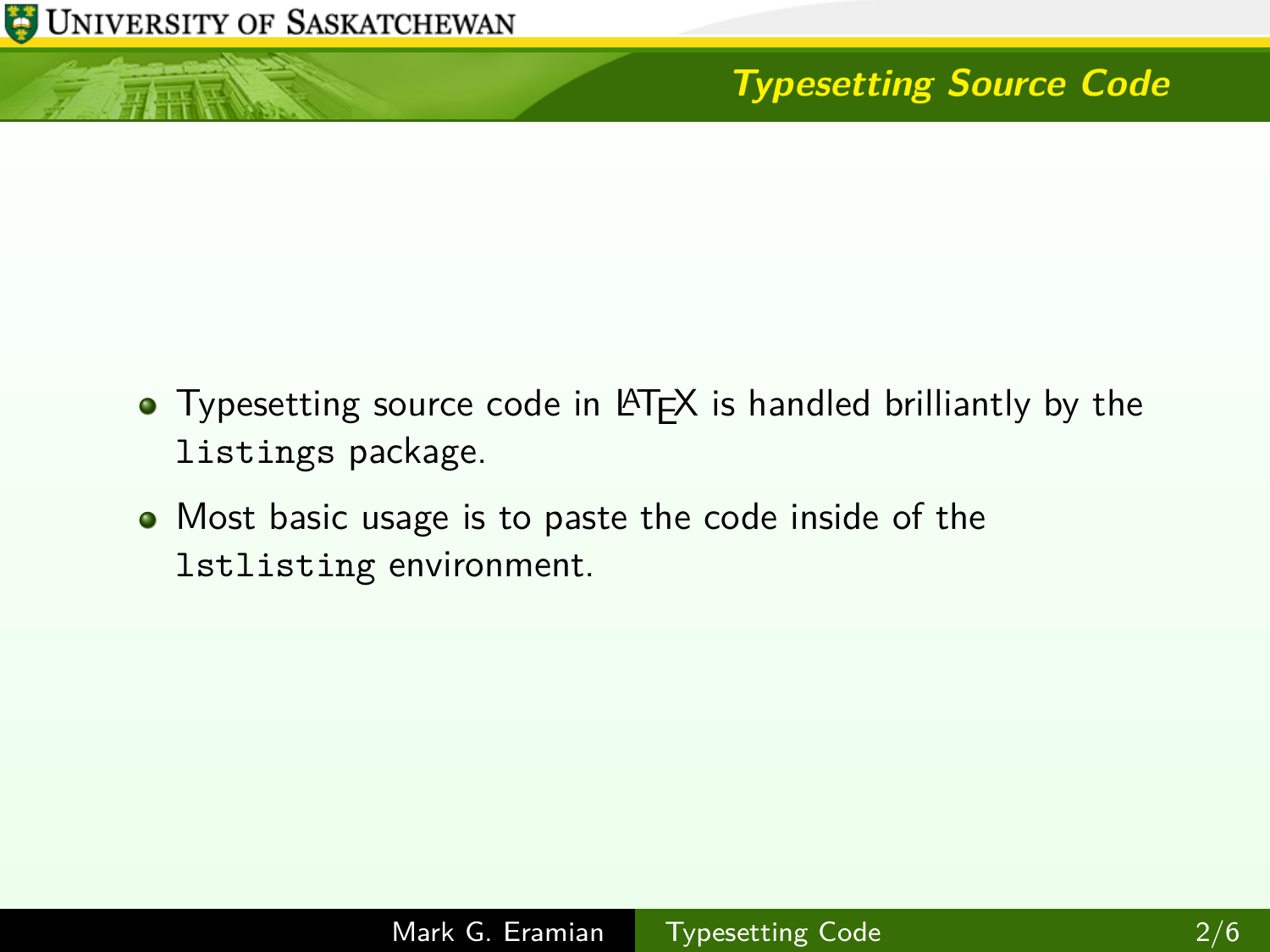$\pi$  or  $\overline{\mathbb{R}}$ 

## **Typesetting Source Code - Example**

```
\begin{lstlisting}
int main(void) {
    printf("Hello world!");
}
\end{lstlisting}
typesets as:
int main (void) \{print f("Hello world!");}
Wait... didn't I say that it didn't look awful??
```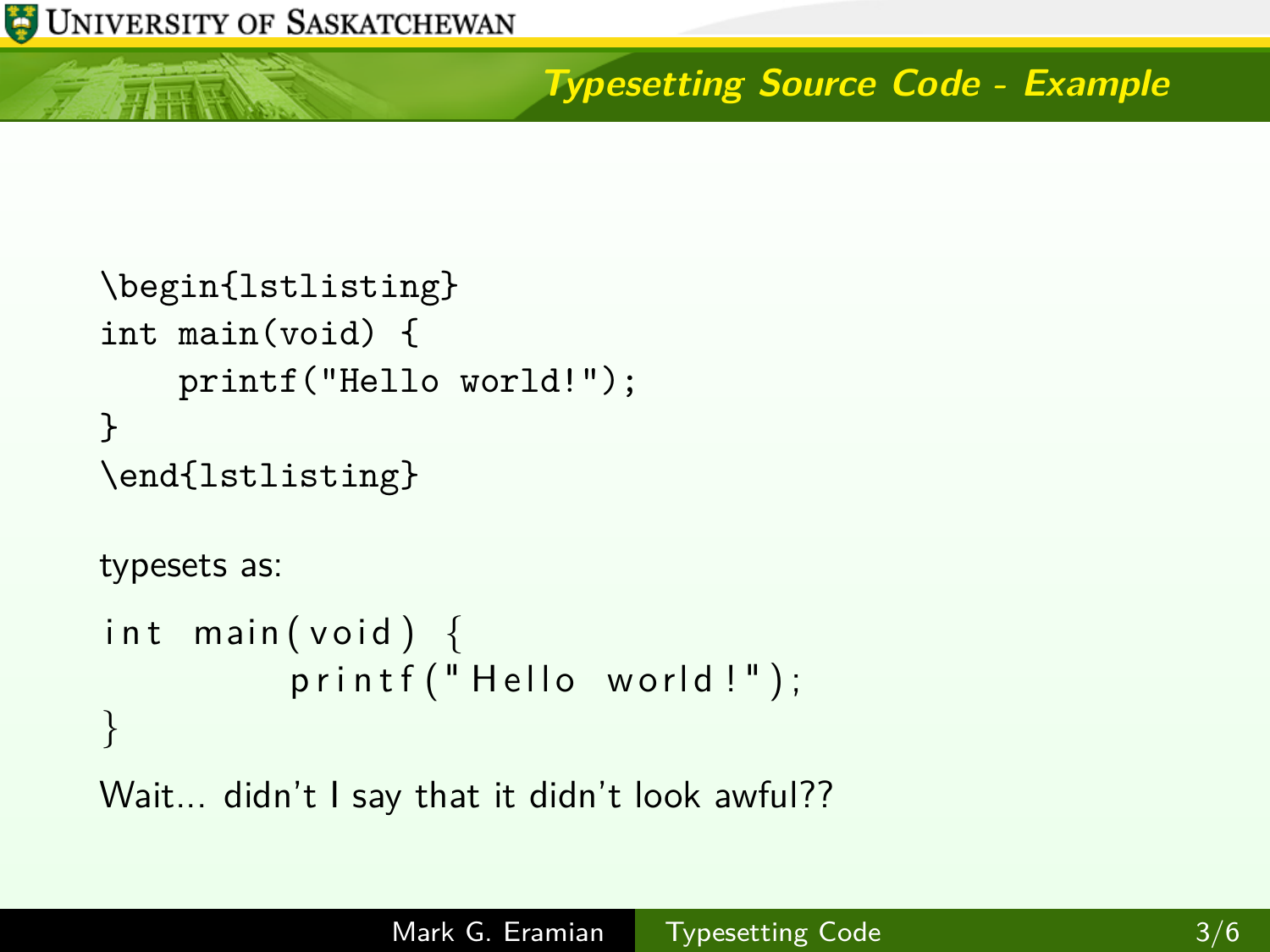

- For some unholy reason, the default appearance of listings is an abomination.
- This can easily be fixed by setting some options.
- $\bullet$  Options can be set using the \ lstset command.
- Let's change the base font, set a language:

```
\ lstset { basicstyle =\ tt , language = c }
```
now we get:

```
int main ( void ) {
         print(f("Hello_1word!");}
```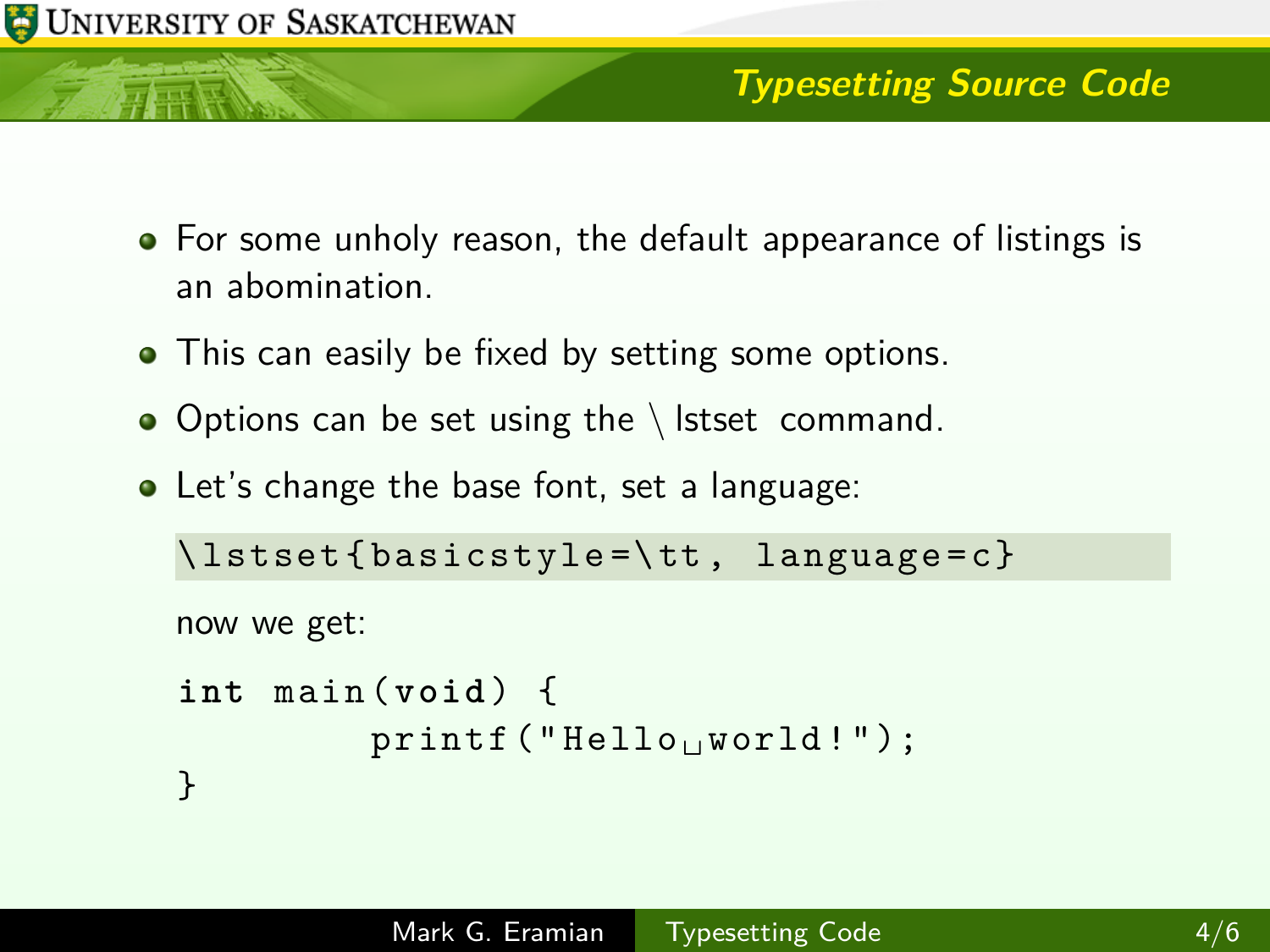

Let's change the colour of keywords and comments, and add a shaded background:

```
\ lstset { basicstyle =\ tt , language =c ,
  keywordstyle = \color { blue } \tt,
  comment style = \c{ color} { green} \tt \}backgroundcolor =\ color { lightgray }
}
```
now we get:

```
int main (void) {
        print(f("Hello_1word!");}
```
**•** Much better!